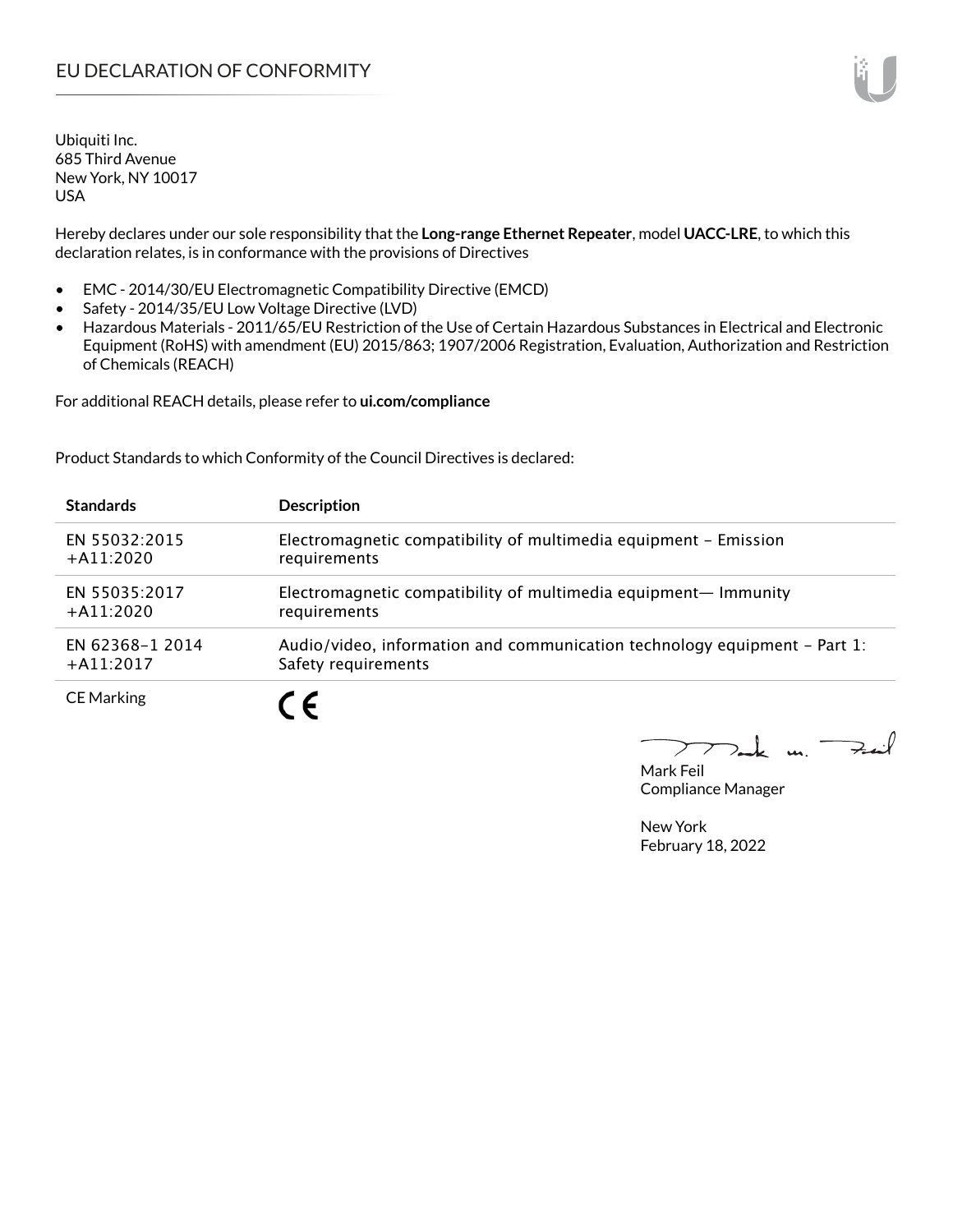### **UACC-LRE**

#### **български** [Bulgarian]

С настоящото Ubiquiti декларира, че това устройство UACC-LRE е в съответствие със съществените изисквания и други приложими разпоредби на Директиви 2014/30/ЕС, 2014/35/ЕС.

#### **Hrvatski** [Croatian]

Ubiquiti ovim putem izjavljuje da je ovaj uređaj UACC-LRE sukladan osnovnim zahtjevima i ostalim bitnim odredbama Direktiva 2014/30/EU, 2014/35/EU.

#### **Čeština** [Czech]

Ubiquiti tímto prohlašuje, že toto UACC-LRE zařízení, je ve shodě se základními požadavky a dalšími příslušnými ustanoveními směrnic 2014/30/EU, 2014/35/EU.

#### **Dansk** [Danish]

Hermed, Ubiquiti, erklærer at denne UACC-LRE enhed, er i overensstemmelse med de væsentlige krav og øvrige relevante krav i direktiver 2014/30/EU, 2014/35/EU.

#### **Nederlands** [Dutch]

Hierbij verklaart Ubiquiti, dat deze UACC-LRE apparaat, in overeenstemming is met de essentiële eisen en de andere relevante bepalingen van richtlijnen 2014/30/EU, 2014/35/EU.

#### **English**

Hereby, Ubiquiti, declares that this UACC-LRE device, is in compliance with the essential requirements and other relevant provisions of Directives 2014/30/EU, 2014/35/EU.

#### **Eesti keel** [Estonian]

Käesolevaga Ubiquiti kinnitab, et antud UACC-LRE seade, on vastavus olulistele nõuetele ja teistele asjakohastele sätetele direktiivide 2014/30/EL, 2014/35/EL.

#### **Suomi** [Finnish]

Täten Ubiquiti vakuuttaa, että tämä UACC-LRE laite, on yhdenmukainen olennaisten vaatimusten ja muiden sitä koskevien direktiivien 2014/30/EU, 2014/35/EU.

#### **Français** [French]

Par la présente Ubiquiti déclare que l'appareil UACC-LRE, est conforme aux exigences essentielles et aux autres dispositions pertinentes des directives 2014/30/UE, 2014/35/UE.

#### **Deutsch** [German]

Hiermit erklärt Ubiquiti, dass sich dieses UACC-LRE Gerät, in Übereinstimmung mit den grundlegenden Anforderungen und den anderen relevanten Vorschriften der Richtlinien 2014/30/EU, 2014/35/EU befindet.

#### **Ελληνικά** [Greek]

Δια του παρόντος, Ubiquiti, δηλώνει ότι αυτή η συσκευή UACC-LRE, είναι σε συμμόρφωση με τις βασικές απαιτήσεις και τις λοιπές σχετικές διατάξεις των οδηγιών 2014/30/EE, 2014/35/EE.

#### **Magyar** [Hungarian]

Ezennel Ubiquiti kijelenti, hogy ez a UACC-LRE készülék megfelel az alapvető követelményeknek és más vonatkozó 2014/30/EU, 2014/35/EU irányelvek rendelkezéseit.

#### **Íslenska** [Icelandic]

Hér, Ubiquiti, því yfir að þetta UACC-LRE tæki er í samræmi við grunnkröfur og önnur viðeigandi ákvæði tilskipana 2014/30/ESB, 2014/35/ESB.

#### **Italiano** [Italian]

Con la presente, Ubiquiti, dichiara che questo dispositivo UACC-LRE, è conforme ai requisiti essenziali ed alle altre disposizioni pertinenti delle direttive 2014/30/UE, 2014/35/UE.

#### **Latviešu valoda** [Latvian]

Ar šo, Ubiquiti, deklarē, ka UACC-LRE ierīce, ir saskaņā ar būtiskajām prasībām un citiem attiecīgiem noteikumiem Direktīvās 2014/30/ES, 2014/35/ES.

#### **Lietuvių kalba** [Lithuanian]

Ubiquiti deklaruoja, kad šis UACC-LRE įrenginys atitinka esminius reikalavimus ir kitas 2014/30/ES, 2014/35/ES Direktyvų nuostatas.

#### **Malti** [Maltese]

Hawnhekk, Ubiquiti, tiddikjara li dan il-mezz UACC-LRE huwa konformi mar-rekwiżiti essenzjali u dispożizzjonijiet rilevanti oħrajn ta 'Direttivi 2014/30/UE, 2014/35/UE.

#### **Norsk** [Norwegian]

Herved Ubiquiti, erklærer at denne UACC-LRE enheten, er i samsvar med de grunnleggende kravene og andre relevante bestemmelser i direktivene 2014/30/EU, 2014/35/EU.

#### **Polski** [Polish]

Niniejszym, Ubiquiti, oświadcza, że urządzenie UACC-LRE, jest zgodny z zasadniczymi wymaganiami oraz pozostałymi stosownymi postanowieniami Dyrektyw 2014/30/UE, 2014/35/UE.

#### **Português** [Portuguese]

Ubiquiti declara que este dispositivo UACC-LRE, está conforme com os requisitos essenciais e outras disposições das Directivas 2014/30/UE, 2014/35/UE.

#### **Română** [Romanian]

Prin prezenta, Ubiquiti declară că acest dispozitiv UACC-LRE este în conformitate cu cerințele esențiale și alte prevederi relevante ale Directivelor 2014/30/UE, 2014/35/ UE.

#### **Slovenčina** [Slovak]

Týmto Ubiquiti, prehlasuje, že toto UACC-LRE zariadenie, je v súlade so základnými požiadavkami a ďalšími relevantnými ustanoveniami smernice 2014/30/EÚ, 2014/35/EÚ.

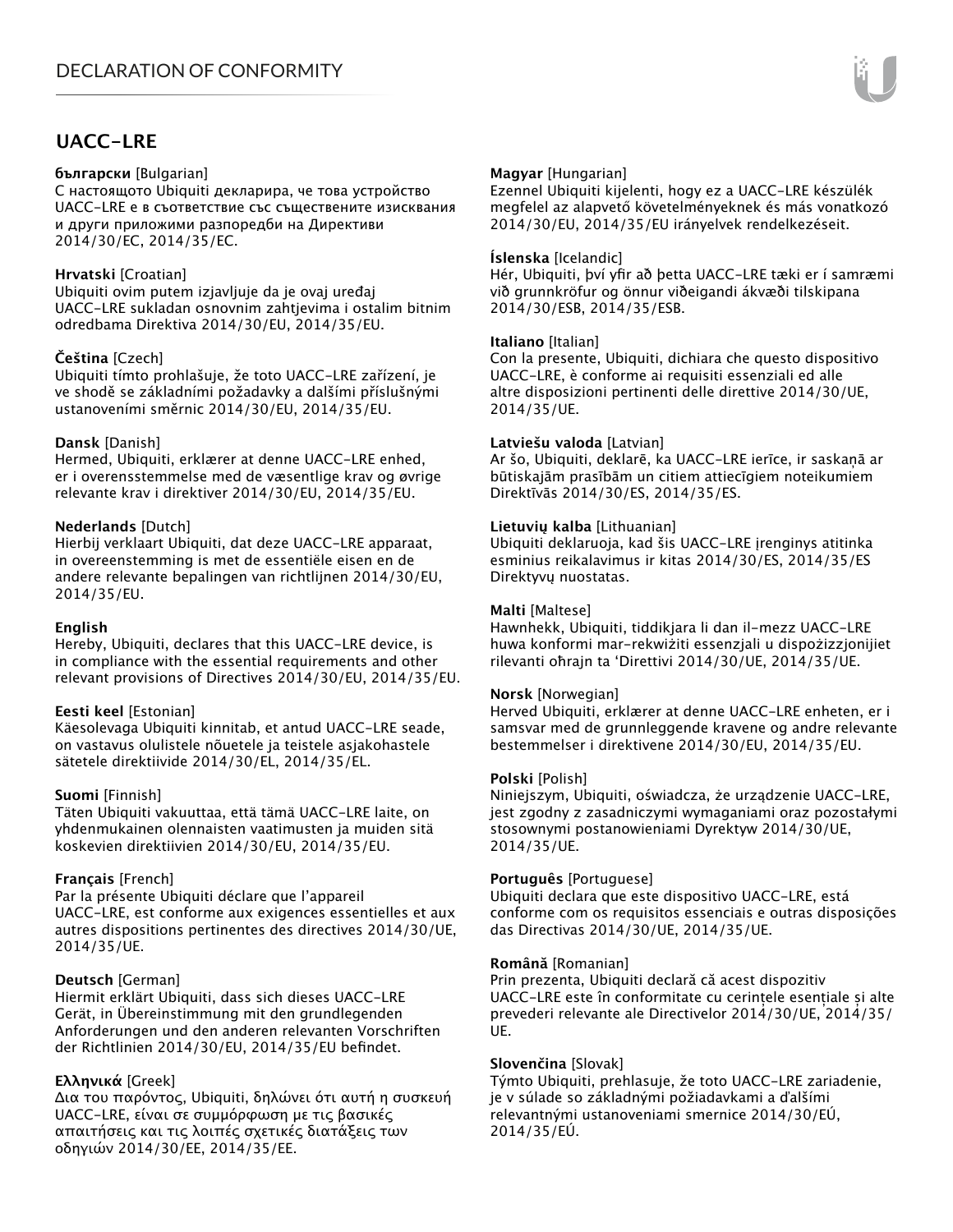#### **Slovenščina** [Slovenian]

Družba Ubiquiti izjavlja, da je naprava UACC-LRE v skladu z obveznimi zahtevami in drugimi ustreznimi določbami direktiv 2014/30/EU in 2014/35/EU.

#### **Español** [Spanish]

Por medio de la presente Ubiquiti declara que este dispositivo UACC-LRE, cumple con los requisitos esenciales y cualesquiera otras disposiciones aplicables o exigibles de las Directivas 2014/30/UE, 2014/35/UE.

#### **Svenska** [Swedish]

Härmed Ubiquiti, intygar att denna UACC-LRE enhet är i överensstämmelse med de väsentliga egenskapskrav och övriga relevanta bestämmelser som framgår av direktiven s2014/30/EU, 2014/35/EU.

#### **Accessories**:

https://www.ui.com/products/#default https://www.ui.com/products/#accessories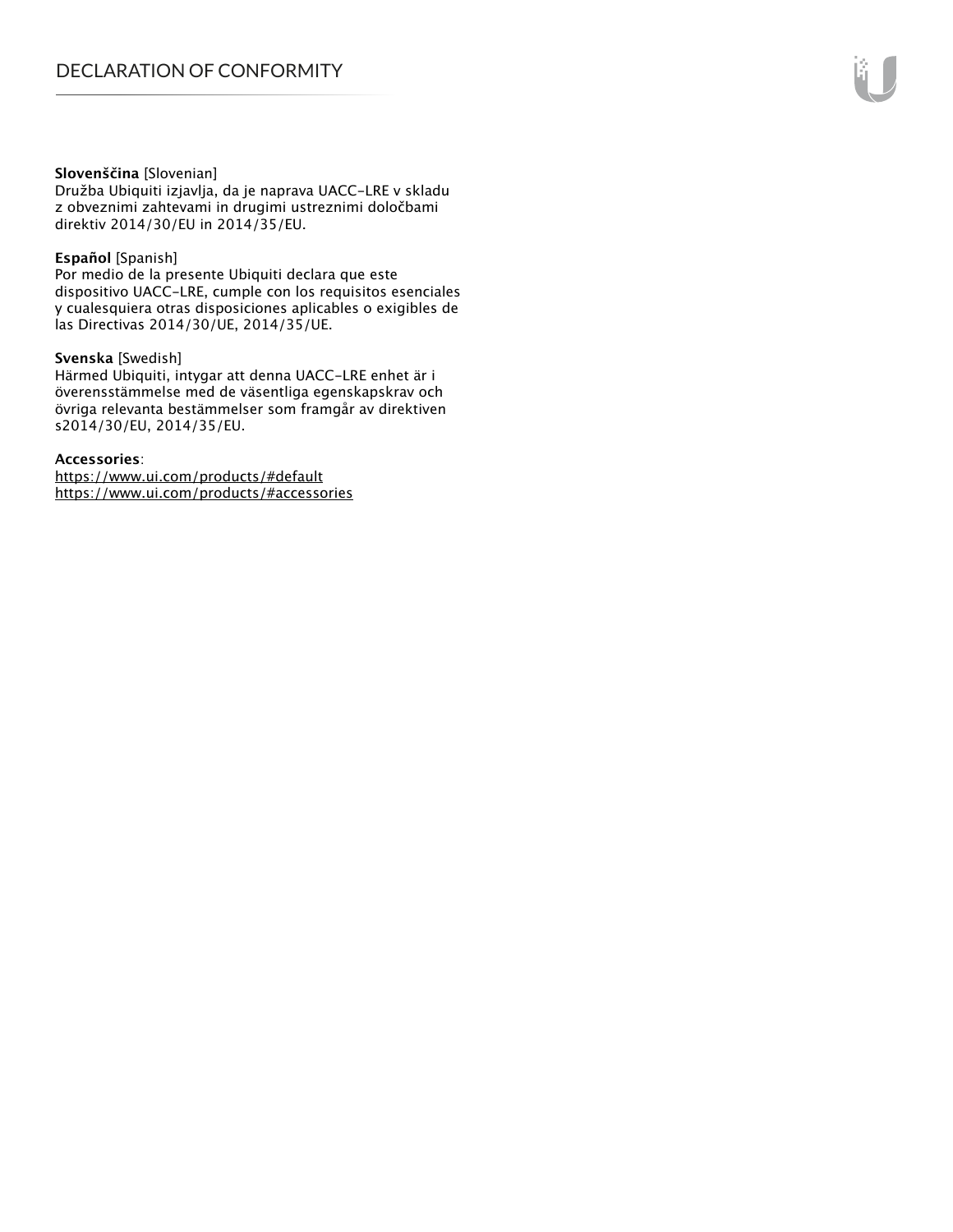Ubiquiti Inc. 685 Third Avenue New York, NY 10017 USA

Hereby declares under our sole responsibility that the **Long-range Ethernet Repeater**, model **UACC-LRE**, to which this declaration relates, is in conformance with the provisions of UK Regulations

- Electromagnetic Compatibility Regulations 2016
- Electrical Equipment (Safety) Regulations 2016
- Hazardous Materials The Restriction of the Use of Certain Hazardous Substances in Electrical and Electronic Equipment Regulations 2012; 1907/2006 Registration, Evaluation, Authorization and Restriction of Chemicals (REACH)

For additional REACH details, please refer to **ui.com/compliance**

Product Standards to which Conformity of the Council Directives is declared:

| <b>Standards</b>    | <b>Description</b>                                                        |
|---------------------|---------------------------------------------------------------------------|
| EN 55032:2015       | Electromagnetic compatibility of multimedia equipment - Emission          |
| $+A11:2020$         | requirements                                                              |
| EN 55035:2017       | Electromagnetic compatibility of multimedia equipment— Immunity           |
| $+$ A11:2020        | requirements                                                              |
| EN 62368-1 2014     | Audio/video, information and communication technology equipment – Part 1: |
| $+$ A11:2017        | Safety requirements                                                       |
| <b>UKCA Marking</b> | UK                                                                        |

Tak un Fail  $\blacktriangleright$ 

Mark Feil Compliance Manager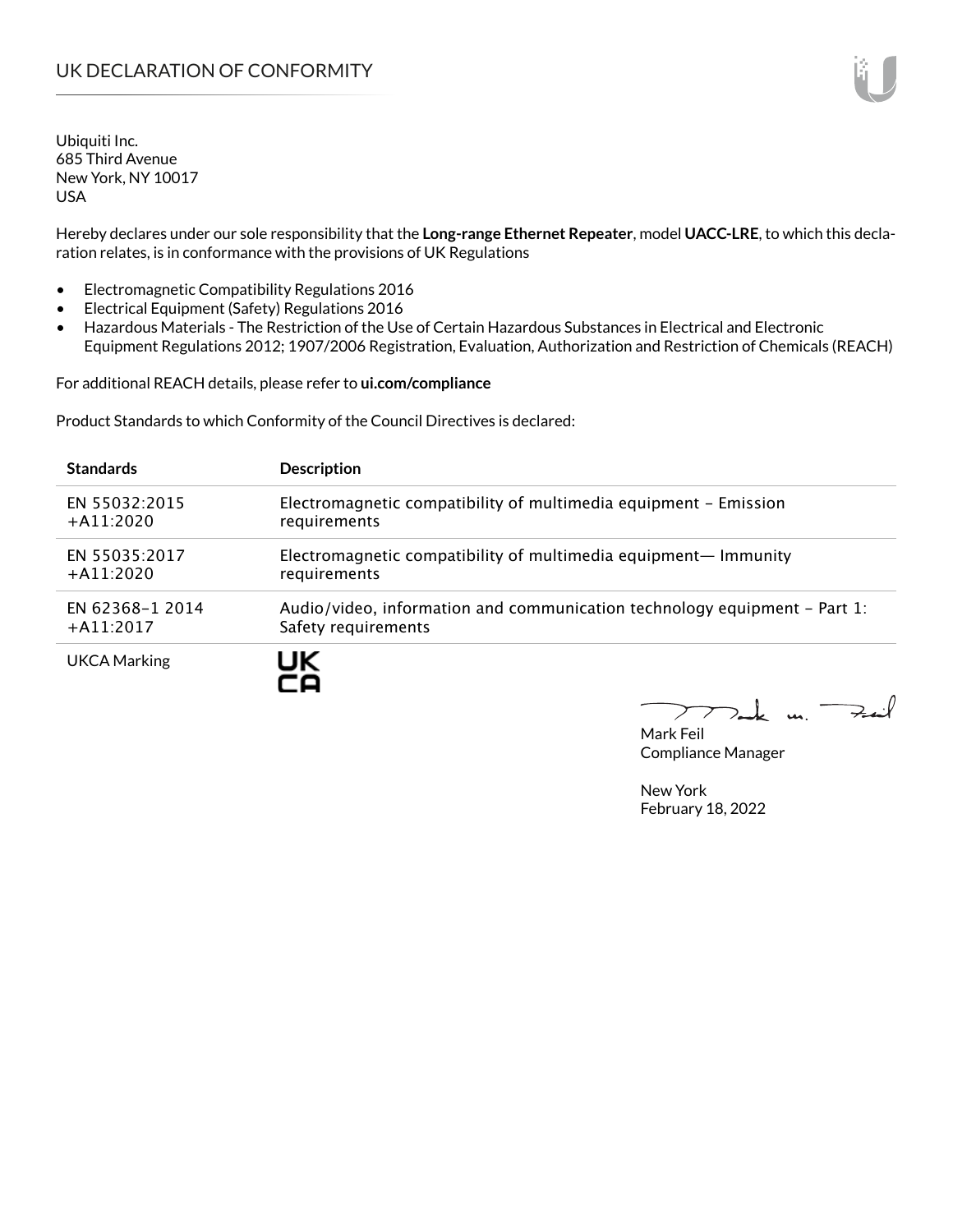## DICHIARAZIONE DI CONFORMITÀ UE ITALIAN ITALIAN

Ubiquiti Inc. 685 Third Avenue New York, NY 10017 USA

Con la presente dichiara sotto la propria esclusiva responsabilità che l' **Long-range Ethernet Repeater**, modello **UACC-LRE**, a cui si riferisce la presente dichiarazione, è conforme alle disposizioni delle Direttive

- EMC -2014/30/UE Direttiva sulla Compatibilità Elettromagnetica (EMCD)
- Sicurezza -2014/35/UE Direttiva sulla Bassa Tensione (LVD)
- Materiali Pericolosi -2011/65/UE Restrizione dell'uso di alcune Sostanze Pericolose nelle Apparecchiature Elettriche ed Elettroniche (RoHS) con emendamento (UE) 2015/863; 1907/2006 Registrazione, Valutazione, Autorizzazione e Restrizione delle Sostanze Chimiche (REACH)

Per ulteriori dettagli sul REACH, fare riferimento a **ui.com/compliance**

| <b>Standard</b>   | <b>Descrizione</b>                                                             |
|-------------------|--------------------------------------------------------------------------------|
| EN 55032:2015     | Compatibilità elettromagnetica delle apparecchiature multimediali -            |
| $+A11:2020$       | Prescrizioni di Emissione                                                      |
| EN 55035:2017     | Compatibilità elettromagnetica per apparecchiature multimediali — Requisiti di |
| $+A11:2020$       | immunità                                                                       |
| EN 62368-1 2014   | Apparecchiature per la tecnologia audio/video, dell'informazione e della       |
| $+A11:2017$       | comunicazione - Parte 1: Requisiti di sicurezza                                |
| <b>CE Marking</b> |                                                                                |

 $\Rightarrow$ inf  $\mathbf{u}$ 

Mark Feil Compliance Manager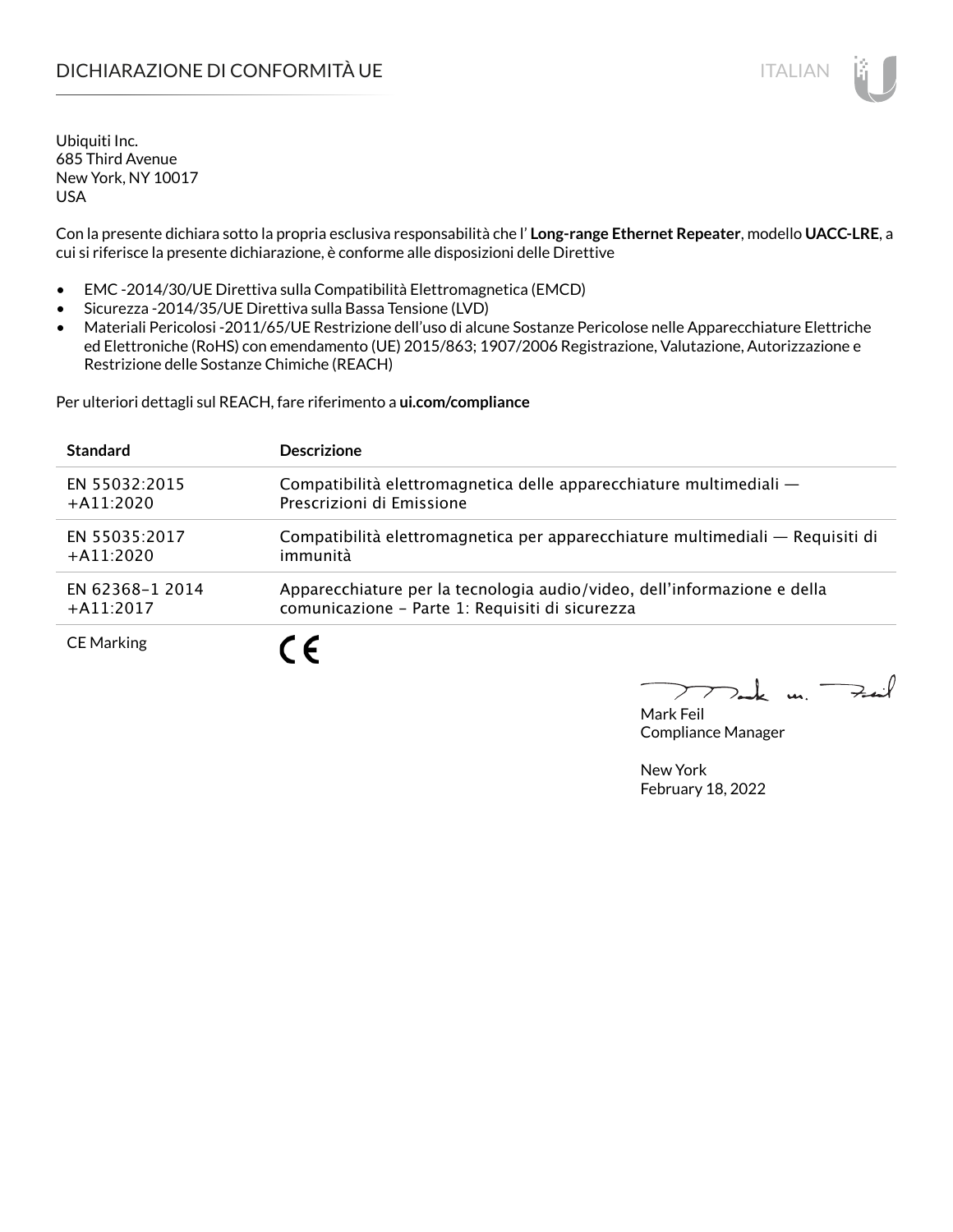## DÉCLARATION DE CONFORMITÉ UE EN ENCHANGEMENT DE CONFORMITÉ UNE ENCHANGEMENT DE CONFORMITÉ UNE ENCHANGEMENT DE

Ubiquiti Inc. 685 Third Avenue New York, NY 10017 USA

Déclare par la présente, sous notre seule responsabilité, que l'**Long-range Ethernet Repeater**, modèle **UACC-LRE**, auquel se rapporte cette déclaration, est conforme aux dispositions des Directives

- EMC -2014/30/EU Directive sur la Compatibilité Electromagnétique (EMCD)
- Sécurité -2014/35/EU Directive sur la Basse Tension (LVD)
- Matières dangereuses -2011/65/UE Restriction de l'utilisation de Certaines Substances Dangereuses dans les Equipements Electriques et Electroniques (RoHS) avec amendement (EU) 2015/863 ; 1907/2006 Enregistrement, Evaluation, Autorisation et Restriction des Produits Chimiques (REACH)

Pour plus de détails sur le règlement REACH, veuillez consulter le site **ui.com/compliance**

| <b>Normes</b>     | La description                                                           |
|-------------------|--------------------------------------------------------------------------|
| EN 55032:2015     | Compatibilité électromagnétique des équipements multimédia - Exigences   |
| $+A11:2020$       | d'émission                                                               |
| EN 55035:2017     | Compatibilité électromagnétique des équipements multimédia - Exigences   |
| $+A11:2020$       | d'immunité                                                               |
| EN 62368-1 2014   | Equipements des technologies de l'audio/vidéo, de l'information et de la |
| $+$ A11:2017      | communication - Partie 1 : exigences de sécurité                         |
| <b>CE Marking</b> |                                                                          |

لأبدحة  $\mathbf{u}$ 

Mark Feil Compliance Manager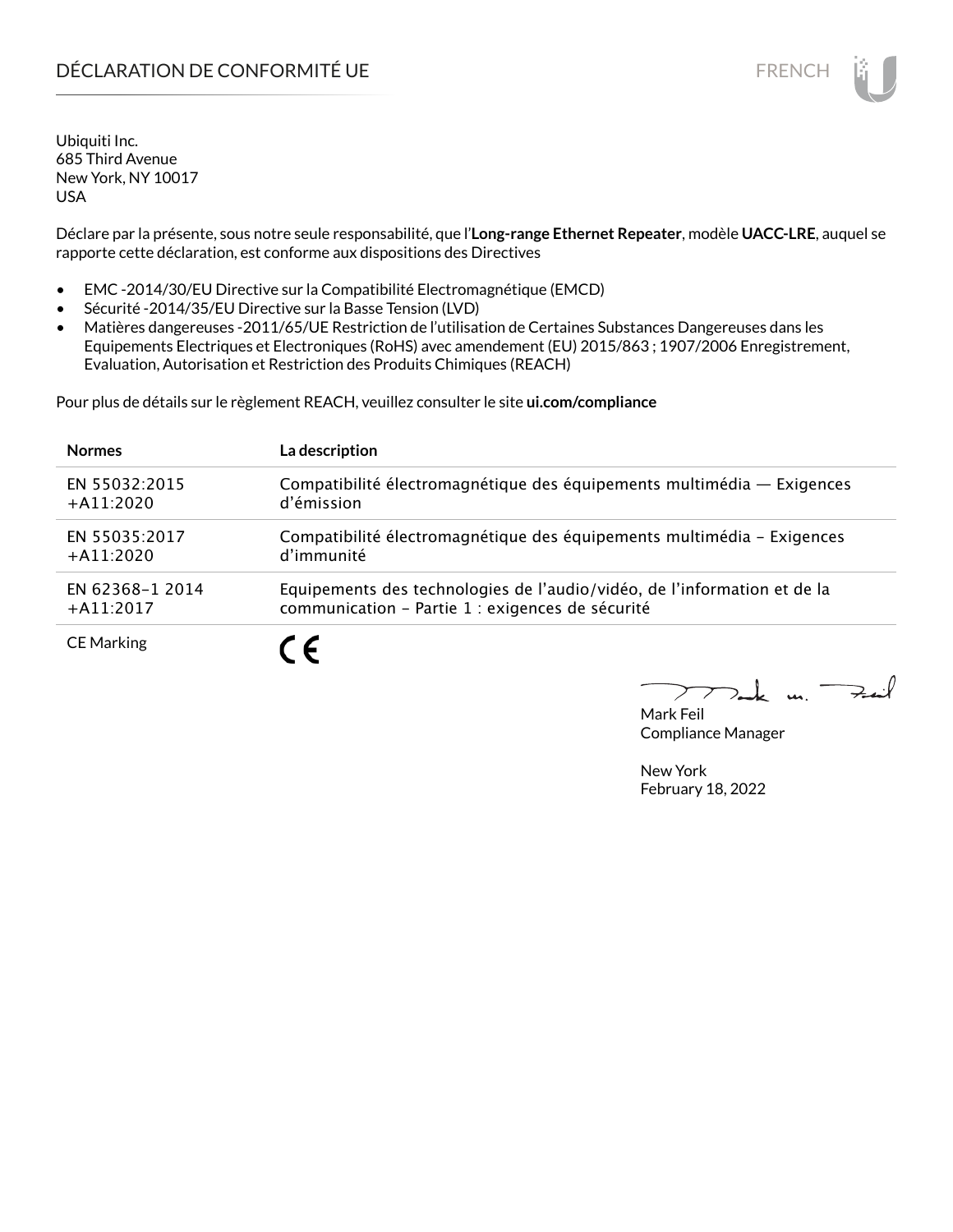## **DECLARACIÓN DE CONFORMIDAD DE SPANISH EN EL SERVIS EN EL SERVISH**

Ubiquiti Inc. 685 Third Avenue New York, NY 10017 USA

Por la presente declaramos bajo nuestra exclusiva responsabilidad que el **Long-range Ethernet Repeater**, modelo **UACC-LRE**, al que se refiere esta declaración, es conforme con las disposiciones de las Directivas

- EMC -2014/30/Directiva de Compatibilidad Electromagnética de la UE (EMCD)
- Seguridad -2014/35/Directiva de Baja Tensión de la UE (LVD)
- Materiales Peligrosos -2011/65/UE Restricción de la Utilización de Determinadas Sustancias Peligrosas en Aparatos Eléctricos y Electrónicos (RoHS) con la enmienda (UE) 2015/863; 1907/2006 Registro, Evaluación, Autorización y Restricción de Sustancias Químicas (REACH)

Para más detalles sobre el REACH, consulte **ui.com/compliance**

| <b>Estándares</b>               | Descripción                                                                                                          |
|---------------------------------|----------------------------------------------------------------------------------------------------------------------|
| EN 55032:2015<br>$+A11:2020$    | Compatibilidad electromagnética de equipos multimedia. Requisitos de emisión                                         |
| EN 55035:2017<br>$+A11:2020$    | Compatibilidad electromagnética de equipos multimedia. Requisitos de<br>inmunidad                                    |
| EN 62368-1 2014<br>$+$ A11:2017 | Equipos de audio y vídeo, de tecnología de la información y de la comunicación<br>- Parte 1: Requisitos de seguridad |
| <b>CE Marking</b>               | - 6                                                                                                                  |

Mark Feil Compliance Manager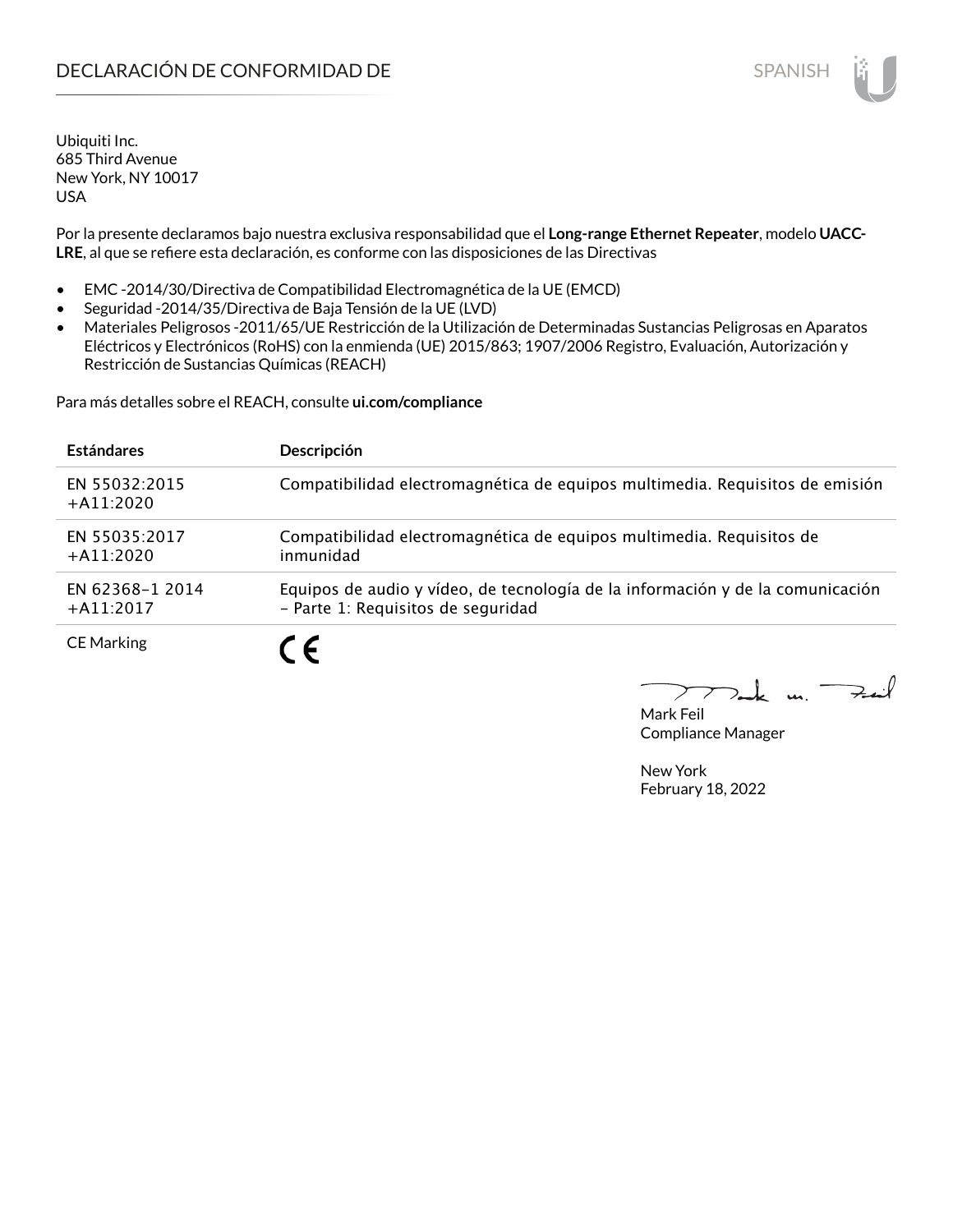### DECLARAȚIA DE CONFORMITATE UE EXTERNATION ANNO 1999 EN ANNO 1999 ROMANIAN

Ubiquiti Inc. 685 Third Avenue New York, NY 10017 USA

Prin prezenta declarăm sub răspunderea noastră exclusivă că "**Long-range Ethernet Repeater**", modelul **UACC-LRE**, la care se referă această declarație, este în conformitate cu prevederile directivelor următoare:

- EMC -2014/30/EU Electromagnetic Compatibility Directive (EMCD) (Directiva UE privind compatibilitatea electromagnetică)
- Siguranță -2014/35/EU Low Voltage Directive (LVD) (Directiva UE privind joasa tensiune)
- Materiale periculoase -2011/65/EU Restriction of the Use of Certain Hazardous Substances in Electrical and Electronic Equipment (RoHS) with amendment (EU) 2015/863 (Directiva UE privind restricția utilizării anumitor substanțe periculoase în echipamentele electrice și electronice (RoHS) cu amendamentele ulterioare); 1907/2006 Registration, Evaluation, Authorization and Restriction of Chemicals (REACH) (Regulamentul Uniunii Europene privind înregistrarea, evaluarea si autorizarea produselor chimice)

Pentru detalii suplimentare referitoare la regulamentul REACH, vă rugăm să consultați site-ul **ui.com/compliance**

| <b>Standarde</b>  | <b>Descriere</b>                                                                |
|-------------------|---------------------------------------------------------------------------------|
| EN 55032:2015     | Compatibilitatea electromagnetică a echipamentelor multimedia - Cerinte         |
| $+A11:2020$       | privind emisiile                                                                |
| EN 55035:2017     | Compatibilitatea electromagnetică a echipamentelor multimedia. Cerințe privind  |
| $+A11:2020$       | imunitatea                                                                      |
| EN 62368-1 2014   | Echipamente tehnologice audio / video, informaționale și de comunicații. Partea |
| $+A11:2017$       | 1: Cerințe de siguranță                                                         |
| <b>CE Marking</b> |                                                                                 |

 $m.$  Fail

Mark Feil Compliance Manager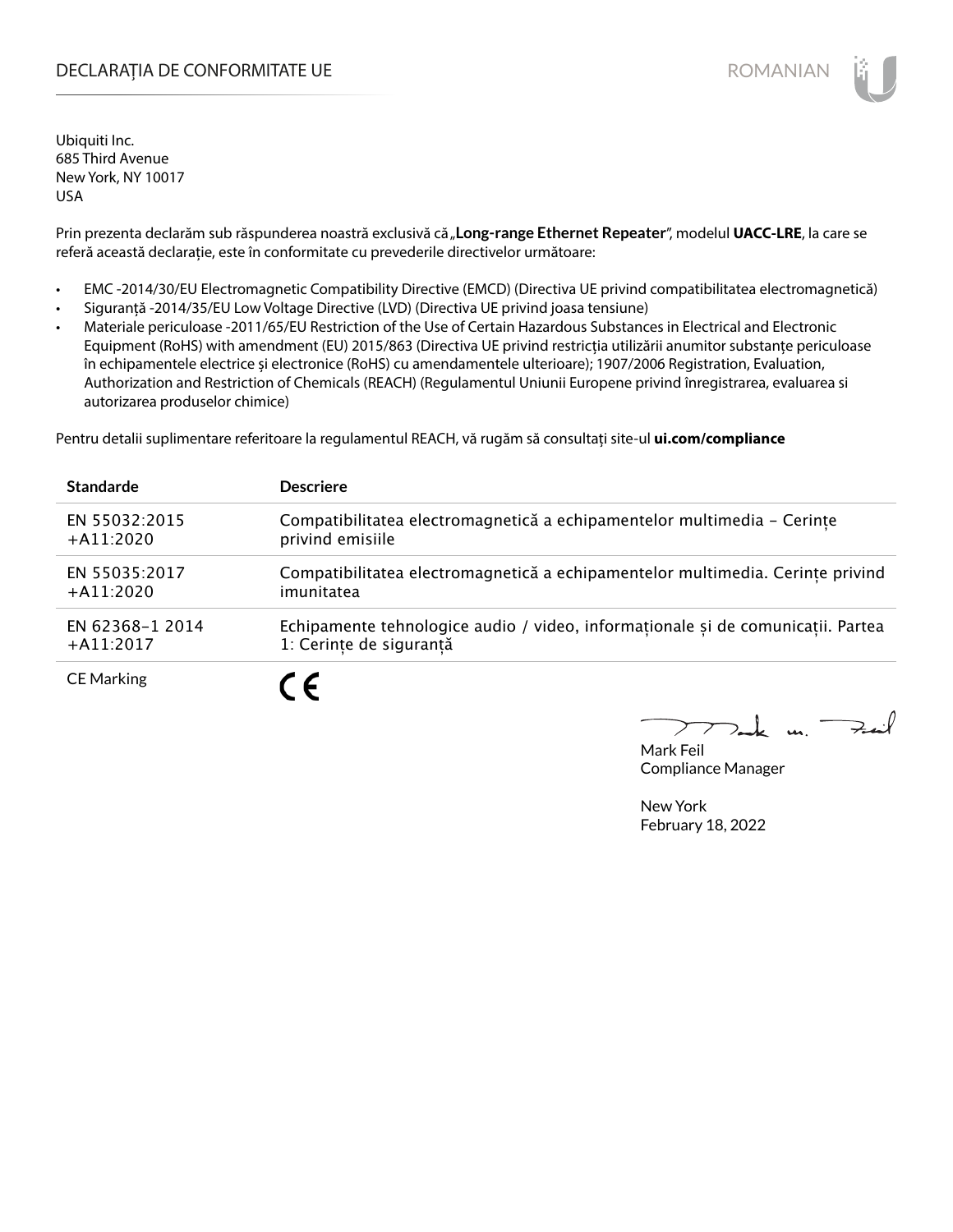## DEKLARACJA ZGODNOŚCI UE POLISH

Ubiquiti Inc. 685 Third Avenue New York, NY 10017 USA

Niniejszym oświadczam z naszą wyłączną odpowiedzialnością, że **Long-range Ethernet Repeater**, model **UACC-LRE**, do którego odnosi się niniejsza deklaracja, jest zgodny z przepisami Dyrektyw

- EMC -2014/30/Dyrektywa Zgodności Elektromagnetycznej UE (EMCD)
- Bezpieczeństwo -2014/35/Dyrektywa Niskiego Napięcia UE (LVD)
- Materiały Niebezpieczne -2011/65/Restrykcje Dotyczące Użycia NIektórych Niebezpiecznych Substancji w Sprzęcie Elektrycznym i Elektronicznym UE (RoHS) ze zmianą (UE) 2015/863; 1907/2006 Rejestracja, Ocena, Zezwolenie i Restrykcje Dotyczące Chemikaliów (REACH)

Aby uzyskać dodatkowe informacje REACH, należy przejść do **ui.com/compliance**

| <b>Normy</b>      | <b>Opis</b>                                                                |
|-------------------|----------------------------------------------------------------------------|
| EN 55032:2015     | Kompatybilność elektromagnetyczna sprzętu multimedialnego – Wymagania      |
| $+$ A11:2020      | emisyjne                                                                   |
| EN 55035:2017     | Kompatybilność elektromagnetyczna sprzętu multimedialnego — Wymagania      |
| $+A11:2020$       | odporności                                                                 |
| EN 62368-1 2014   | Audio/wideo, sprzęt technologii informatycznej i komunikacyjnej – Część 1: |
| $+$ A11:2017      | Wymagania dotyczące bezpieczeństwa                                         |
| <b>CE Marking</b> |                                                                            |

لأمدحة  $\mathbf{u}$ 

Mark Feil Compliance Manager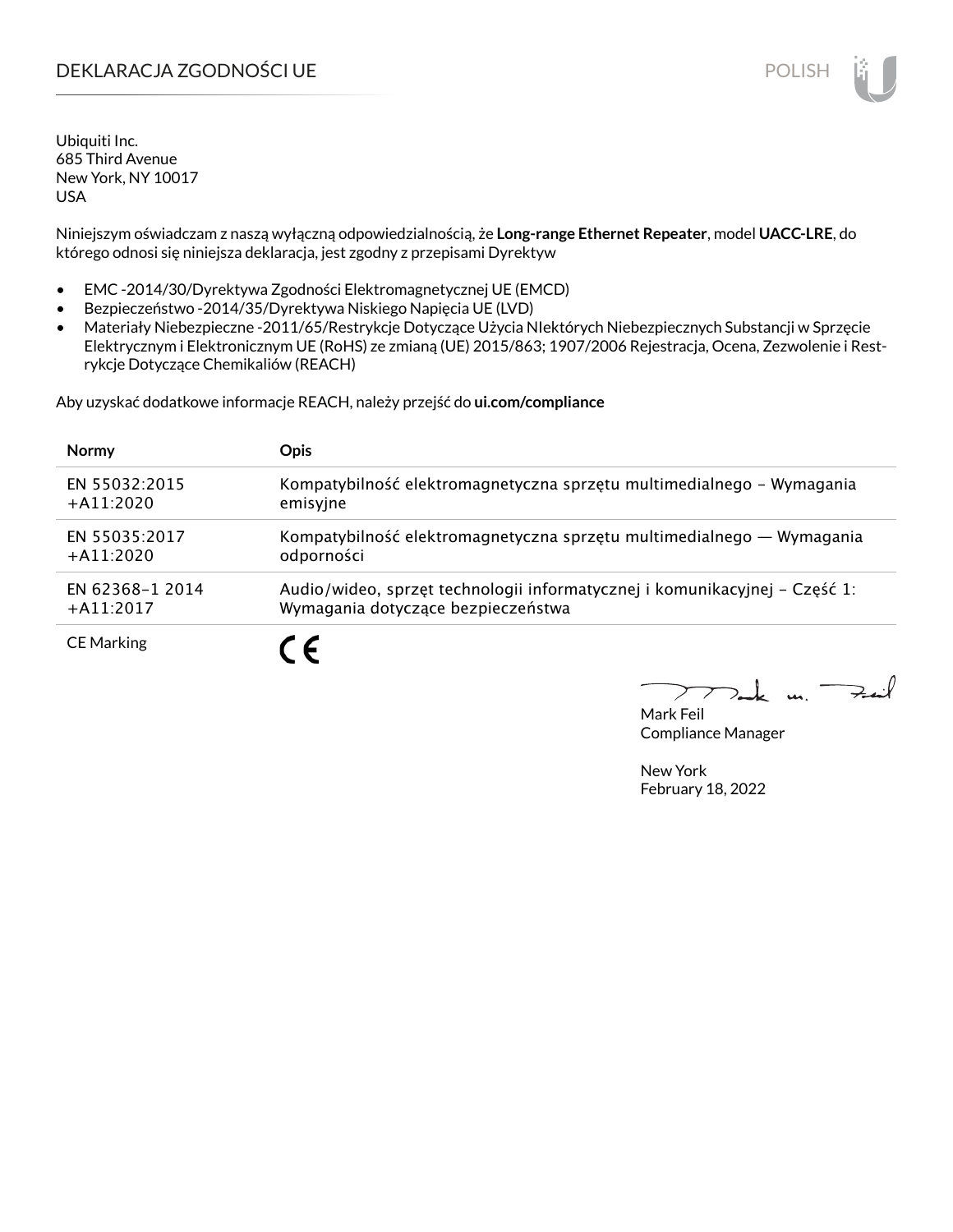## I**ZJAVA EU O SKLADNOSTI** SLOVENIAN

Ubiquiti Inc. 685 Third Avenue New York, NY 10017 USA

S tem dokumentom na lastno odgovornost izjavljamo, da je naprava **Long-range Ethernet Repeater**, model **UACC-LRE**, na katerega se ta izjava nanaša, v skladu z določbami naslednjih direktiv:

- EMC -2014/30/EU Direktiva o elektromagnetni združljivosti (EMCD)
- Varnost -2014/35/EU Direktiva o nizkonapetostni opremi (LVD)
- Nevarne snovi -2011/65/EU Direktiva o omejevanju uporabe nekaterih nevarnih snovi v električni in elektronski opremi (RoHS) s spremembo (EU) 2015/863; 1907/2006 Uredba o registraciji, evalvaciji, avtorizaciji in omejevanju kemikalij (REACH)

Več podrobnosti o REACH uredbi si poglejte na **ui.com/compliance**

| <b>Standardi</b>  | <b>Opis</b>                                                                  |
|-------------------|------------------------------------------------------------------------------|
| EN 55032:2015     | Elektromagnetna združljivost večpredstavnostne opreme - Zahteve glede        |
| $+$ A11:2020      | elektromagnetnega sevanja                                                    |
| EN 55035:2017     | Elektromagnetna združljivost večpredstavnostne opreme - Zahteve za           |
| $+$ A11:2020      | odpornost opreme                                                             |
| EN 62368-1 2014   | Oprema za avdio/video, informacijsko in komunikacijsko tehnologijo – 1. del: |
| $+$ A11:2017      | Varnostne zahteve                                                            |
| <b>CE Marking</b> |                                                                              |

 $k$  un  $\rightarrow$ 

Mark Feil Compliance Manager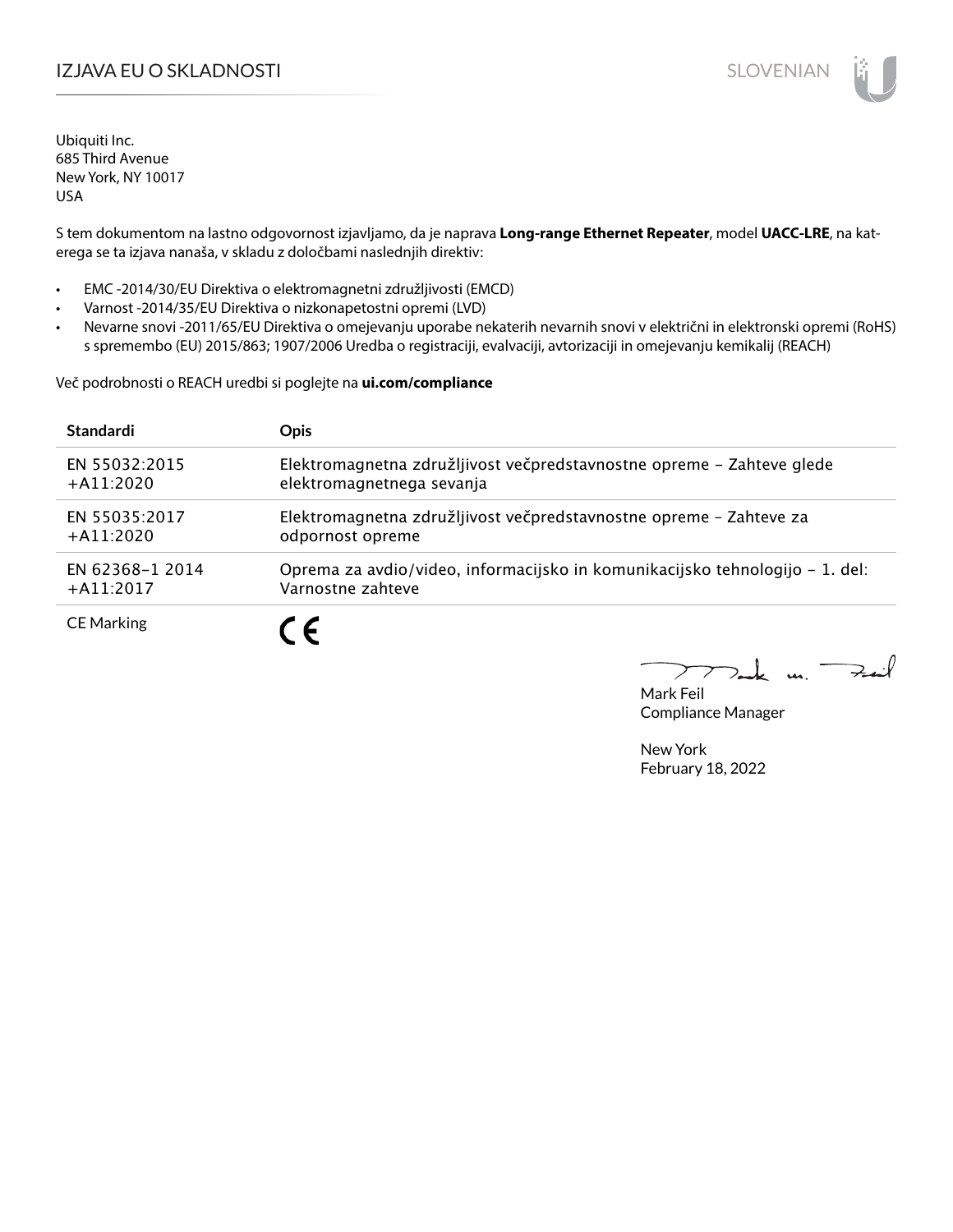

Ubiquiti Inc. 685 Third Avenue New York, NY 10017 USA

Διά του παρόντος δηλώνουμε με αποκλειστική ευθύνη μας ότι το **Long-range Ethernet Repeater**, μοντέλο **UACC-LRE**, στο οποίο αναφέρεται η παρούσα δήλωση, είναι σύμφωνο με τις διατάξεις των Οδηγιών

- EMC Οδηγία Ηλεκτρομαγνητικής Συμβατότητας (EMCD) 2014/30/ΕΕ
- Ασφάλεια Οδηγία Χαμηλής Τάσης (LVD) 2014/35/ΕΕ
- Επικίνδυνα Υλικά Περιορισμός της Χρήσης Ορισμένων Επικίνδυνων Ουσιών σε Ηλεκτρικό και Ηλεκτρονικό Εξοπλισμό (RoHS) 2011/65/ΕΕ με τροποποίηση (ΕΕ) 2015/863. Καταχώριση, Αξιολόγηση, Εξουσιοδότηση και Περιορισμός Χημικών Ουσιών (REACH) 1907/2006

Για περισσότερες λεπτομέρειες σχετικά με το REACH, παρακαλούμε ανατρέξτε στη διεύθυνση **ui.com/compliance**

| Πρότυπα           | Περιγραφή                                                            |
|-------------------|----------------------------------------------------------------------|
| EN 55032:2015     | Ηλεκτρομαγνητική συμβατότητα εξοπλισμού πολυμέσων - Απαιτήσεις       |
| $+$ A11:2020      | εκπομπών                                                             |
| EN 55035:2017     | Ηλεκτρομαγνητική συμβατότητα εξοπλισμού πολυμέσων - Απαιτήσεις       |
| $+A11:2020$       | θωράκισης                                                            |
| EN 62368-1 2014   | Εξοπλισμός τεχνολογίας ήχου/εικόνας, πληροφορικής και επικοινωνιών - |
| $+$ A11:2017      | Μέρος 1: Απαιτήσεις ασφάλειας                                        |
| <b>CE Marking</b> |                                                                      |

 $\rightarrow$ t u

Mark Feil Compliance Manager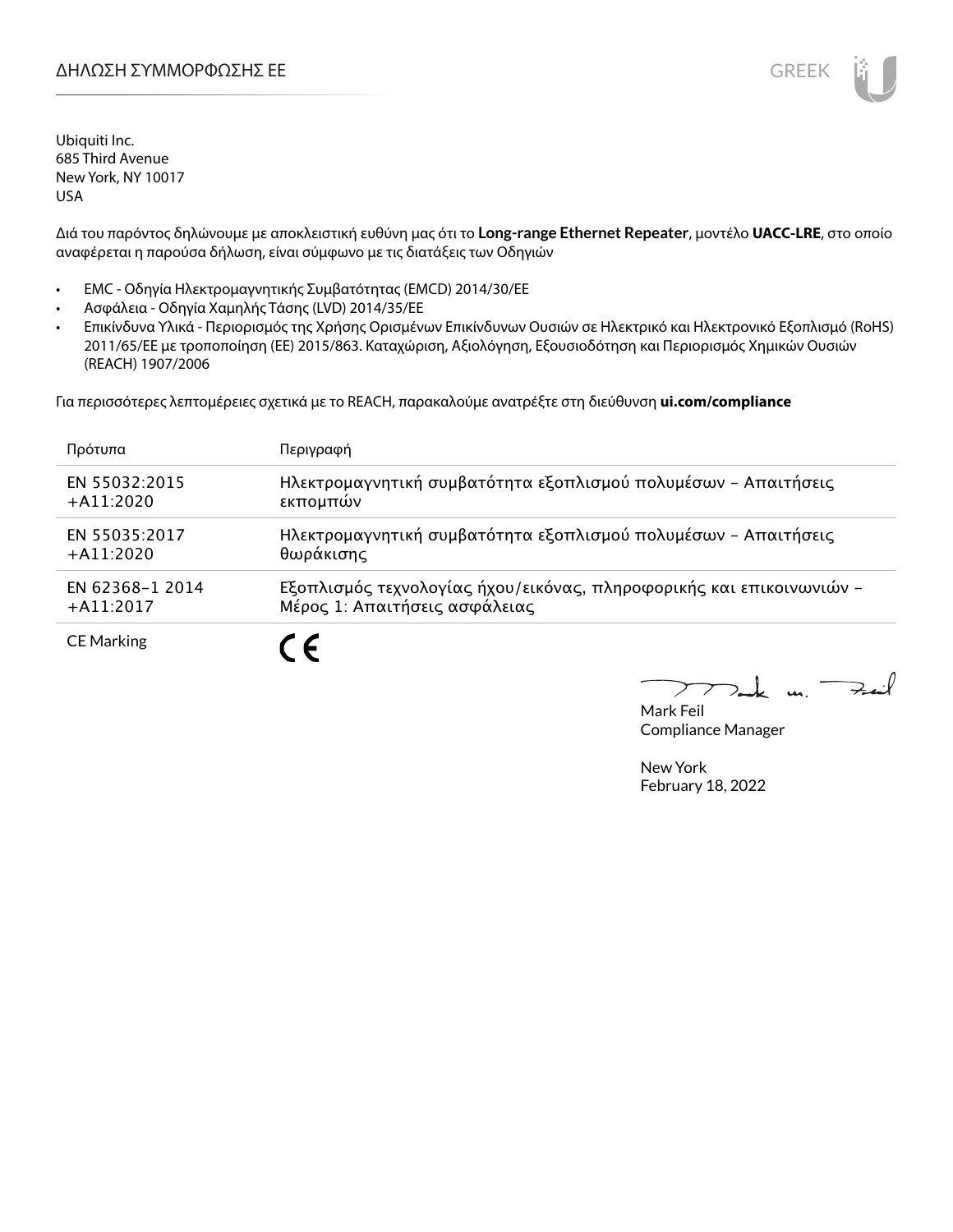# EÚ VYHLÁSENIE O SÚHLASE SLOVAK SLOVAK

Ubiquiti Inc. 685 Third Avenue New York, NY 10017 USA

Týmto prehlasuje, na našu výlučnú zodpovednosť, že **Long-range Ethernet Repeater**, model **UACC-LRE**, ktorého sa toto vyhlásenie týka, je v súlade s ustanoveniami Smerníc

- EMC -2014/30/EÚ Smernica o Elektromagnetickej Kompatibilite (EMCD)
- Bezpečnosť -2014/35/EÚ Smernica o Nízkom Napätí (LVD)
- Nebezpečné Materiály -2011/65/EÚ Obmedzenie Používania Určitých Nebezpečných Látok v Elektrických a Elektronických Zariadeniach (RoHS) s dodatkom (EÚ) 2015/863; 1907/2006 Registrácia, Hodnotenie, Autorizácia a Obmedzenie chemikálií (REACH)

Ďalšie informácie o REACH môžete nájsť na **ui.com/compliance**

| Štandardy         | <b>Popis</b>                                                              |
|-------------------|---------------------------------------------------------------------------|
| EN 55032:2015     | Elektromagnetická kompatibilita multimediálnych zariadení - emisné        |
| $+$ A11:2020      | požiadavky                                                                |
| EN 55035:2017     | Elektromagnetická kompatibilita multimediálnych zariadení – Požiadavky na |
| $+A11:2020$       | odolnosť                                                                  |
| EN 62368-1 2014   | Zariadenia audio/video, informačnej a komunikačnej technológie – časť 1:  |
| $+$ A11:2017      | Bezpečnostné požiadavky                                                   |
| <b>CE Marking</b> |                                                                           |

Fail  $\mathbf{L}$  $\mathbf{u}$ 

Mark Feil Compliance Manager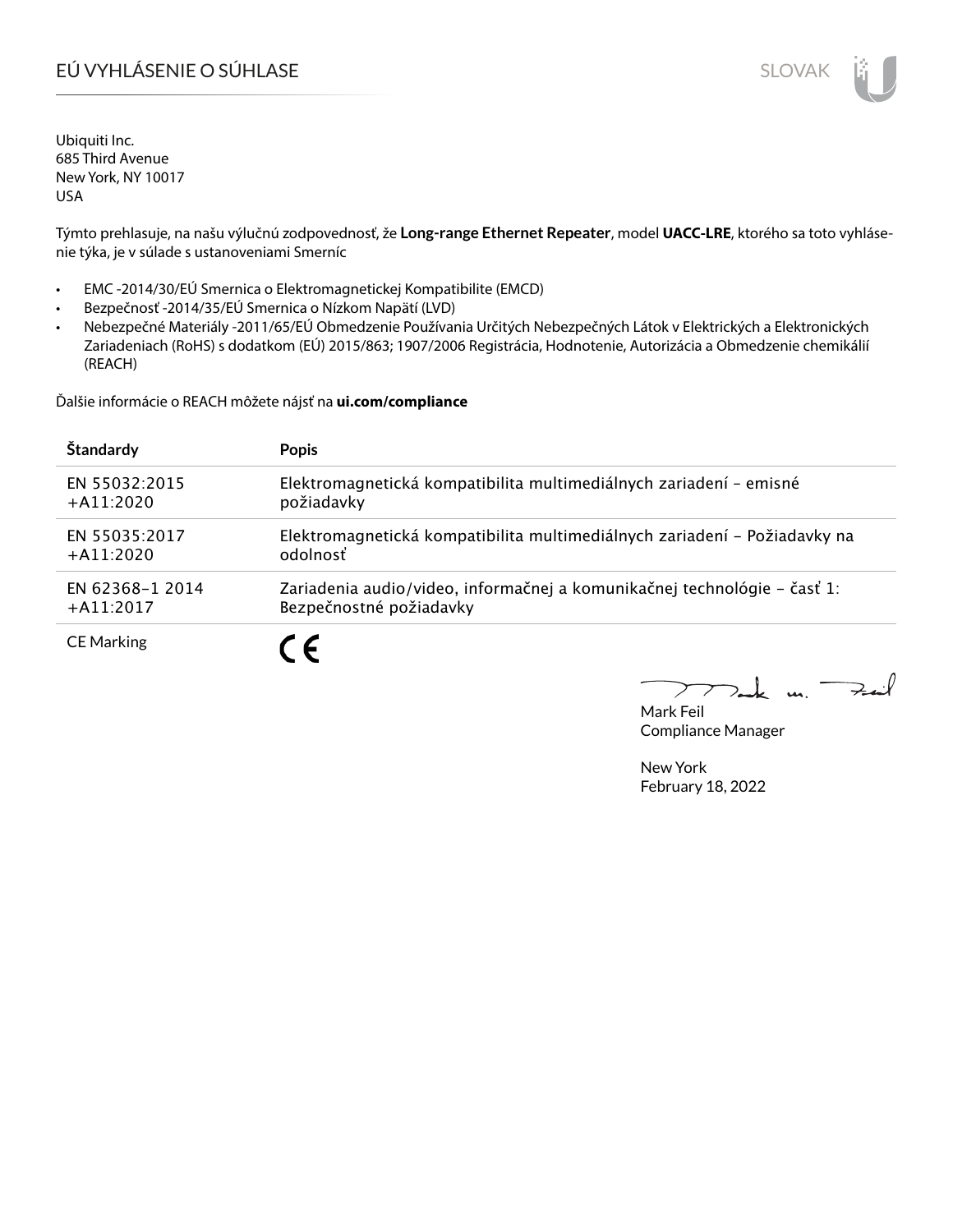### ES ATBILSTĪBAS DEKLARĀCIJA VALODAS ARĀ ATBILSTĪBAS DEKLARĀCIJA VALODAS ARĀ ATBILSTĪBAS DEKLARĀCIJA VALODAS ARĀ

Ubiquiti Inc. 685 Third Avenue New York, NY 10017 USA

Vienīgi uz savu atbildību deklarējam, ka iekārtas "**Long-range Ethernet Repeater**" modelis "**UACC-LRE**", uz ko attiecas šī deklarācija, atbilst šādu direktīvu noteikumiem:

- elektromagnētiskā saderība 2014/30/ES Elektromagnētiskās saderības direktīva (EMCD);
- drošība 2014/35/ES Zemsprieguma direktīva (LVD);
- bīstami materiāli 2011/65/ES Atsevišķu bīstamu ķīmisko vielu izmantošanas ierobežojumi elektriskajās un elektroniskajās iekārtās (RoHS) ar grozījumu (ES) 2015/863; 1907/2006 Ķīmisko vielu reģistrēšana, novērtēšana, atļaušana un ierobežošana (REACH).

Papildinformāciju par REACH lūdzam skatīt tīmekļa vietnē **ui.com/compliance**

| <b>Standarti</b>                | <b>Apraksts</b>                                                                                   |
|---------------------------------|---------------------------------------------------------------------------------------------------|
| EN 55032:2015<br>$+A11:2020$    | Multivides iekārtu elektromagnētiskā saderība - Emisijai piemērojamās prasības                    |
| EN 55035:2017<br>$+A11:2020$    | Multivides iekārtu elektromagnētiskā saderība - Traucējumnoturības prasības                       |
| EN 62368-1 2014<br>$+$ A11:2017 | Audio/video, informācijas un komunikācijas tehnoloģiju aprīkojums - 1. daļa:<br>Drošības prasības |
| <b>CE Marking</b>               |                                                                                                   |

 $\sum_{n=1}^{\infty}$  in Fail

Mark Feil Compliance Manager